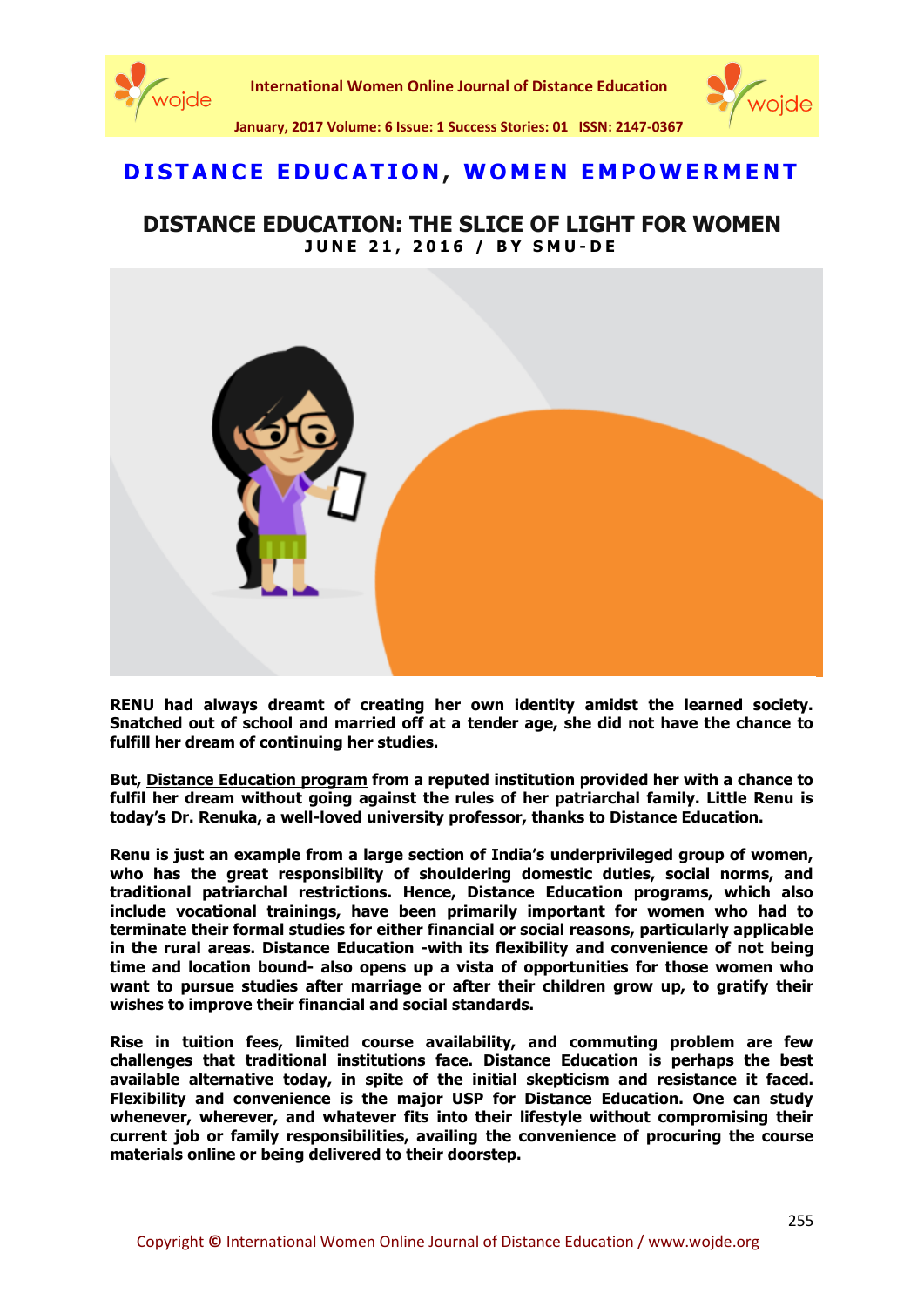



**January, 2017 Volume: 6 Issue: 1 Success Stories: 01 ISSN: 2147-0367**

**Over the years, Distance Education has come out successful in becoming the most powerful medium of acquiring basic as well as higher education degrees for a large number of students, especially women who stay in remote areas where getting into colleges and universities as regular fulltime students still remains a distant dream. And as per Ministry of Human Resource and Development (MHRD) survey data, enrolment in Distance Education constitutes about 12.5% of the total enrolment in higher education, out of which 39.9% are women. (Source: MHRD online).**

**Distance Learning -the most convenient method of continuing education for women - has brought about a drastic increase in the number of women students, and majority of them have been able to secure employment in relevant sectors post completion of their studies. According to the Government of India's National Data Sharing and Accessibility Policy (NDSAP), the gross women enrolment for Distance Education in the higher education category increased from 1273807 in 2007-2008 to 1400229 the next year, and this trend continues.**

**Therefore, it can be rightly claimed that Distance Education has been highly successful in bringing about positive changes in the lives of a lot of Renus -who has the intent but not the means of obtaining a formal education -by providing them a chance to chalk out their study time around the rest of their duties, and not vice versa.**

**Source: Distance Education: The Slıce of Light For Women. Retrieved on 01.12.2016, available from [http://blog.smude.edu.in/distance-education-the-slice-of-light-for](http://blog.smude.edu.in/distance-education-the-slice-of-light-for-women/)[women](http://blog.smude.edu.in/distance-education-the-slice-of-light-for-women/)**